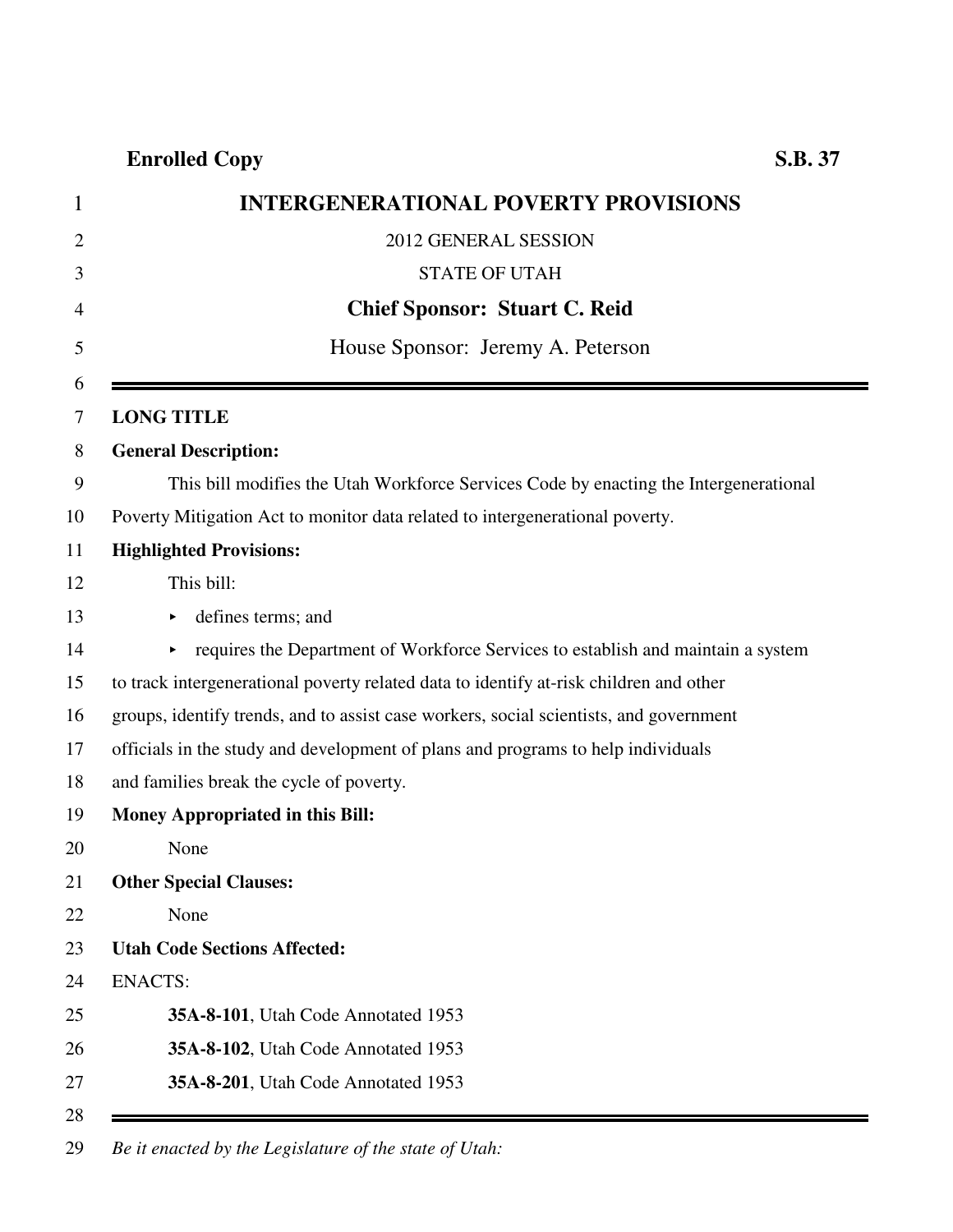| 30 | Section 1. Section 35A-8-101 is enacted to read:                                                |
|----|-------------------------------------------------------------------------------------------------|
| 31 | <b>CHAPTER 8. INTERGENERATIONAL POVERTY MITIGATION ACT</b>                                      |
| 32 | <b>Part 1. General Provisions</b>                                                               |
| 33 | 35A-8-101. Title.                                                                               |
| 34 | This chapter is known as the "Intergenerational Poverty Mitigation Act."                        |
| 35 | Section 2. Section 35A-8-102 is enacted to read:                                                |
| 36 | 35A-8-102. Definitions.                                                                         |
| 37 | As used in this chapter:                                                                        |
| 38 | (1) "Cycle of poverty" or "poverty cycle" means the set of factors or events by which           |
| 39 | the long-term poverty of a person is likely to continue and be experienced by each child of the |
| 40 | person when the child becomes an adult unless there is outside intervention.                    |
| 41 | (2) (a) "Intergenerational poverty" means poverty in which two or more successive               |
| 42 | generations of a family continue in the cycle of poverty and government dependance.             |
| 43 | (b) "Intergenerational poverty" does not include situational poverty.                           |
| 44 | (3) "Poverty" means the state of a person who lacks a usual or socially acceptable              |
| 45 | amount of money or material possessions as demonstrated by the person's income level being at   |
| 46 | or below the United States poverty level as defined by the most recently revised poverty        |
| 47 | income guidelines published by the United States Department of Health and Human Services in     |
| 48 | the Federal Register.                                                                           |
| 49 | (4) "Situational poverty" means temporary poverty that:                                         |
| 50 | (a) is generally traceable to a specific incident or time period within the lifetime of a       |
| 51 | person; and                                                                                     |
| 52 | (b) is not continued to the next generation.                                                    |
| 53 | Section 3. Section 35A-8-201 is enacted to read:                                                |
| 54 | Part 2. Intergenerational Poverty Tracking System                                               |
| 55 | 35A-8-201. Intergenerational poverty tracking system -- Data -- Analysis --                     |
| 56 | Annual report.                                                                                  |
| 57 | The department shall establish and maintain a system to track intergenerational<br>(1)          |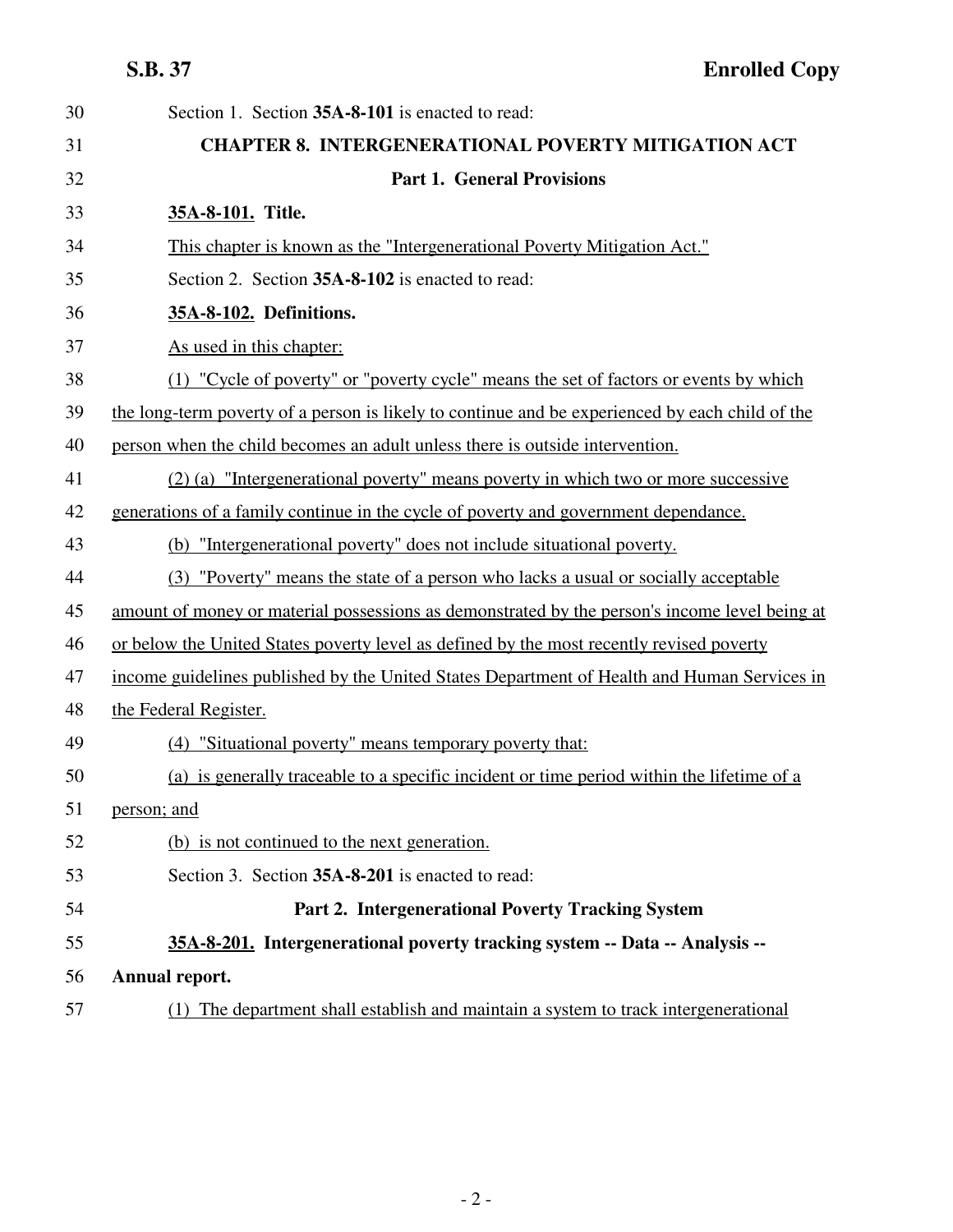## **Enrolled Copy S.B. 37**

| 58 | poverty.                                                                                      |
|----|-----------------------------------------------------------------------------------------------|
| 59 | (2) The system shall:                                                                         |
| 60 | (a) identify groups that have a high risk of experiencing intergenerational poverty;          |
| 61 | (b) identify incidents, patterns, and trends that explain or contribute to                    |
| 62 | intergenerational poverty;                                                                    |
| 63 | (c) assist case workers, social scientists, and government officials in the study and         |
| 64 | development of effective and efficient plans and programs to help individuals and families in |
| 65 | the state to break the cycle of poverty; and                                                  |
| 66 | (d) gather and track available local, state, and national data on:                            |
| 67 | (i) official poverty rates;                                                                   |
| 68 | (ii) child poverty rates:                                                                     |
| 69 | (iii) years spent by individuals in childhood poverty;                                        |
| 70 | (iv) years spent by individuals in adult poverty; and                                         |
| 71 | (v) related poverty information.                                                              |
| 72 | (3) The department shall:                                                                     |
| 73 | (a) use available data in the tracking system, including public assistance data, census       |
| 74 | data, and other data made available to the department;                                        |
| 75 | (b) develop and implement methods to integrate, compare, analyze, and validate the            |
| 76 | data for the purposes described in Subsection $(2)$ ;                                         |
| 77 | (c) protect the privacy of individuals living in poverty by using and distributing data       |
| 78 | within the tracking system in compliance with:                                                |
| 79 | federal requirements; and<br>(i)                                                              |
| 80 | (ii) the provisions of Title 63G, Chapter 2, Government Records Access and                    |
| 81 | Management Act; and                                                                           |
| 82 | (d) no later than September 30 of each year, provide an annual report on the data,            |
| 83 | findings, and potential uses of the tracking system to:                                       |
| 84 | (i) the governor;                                                                             |
|    |                                                                                               |

85 (ii) the Legislative Management Committee; and